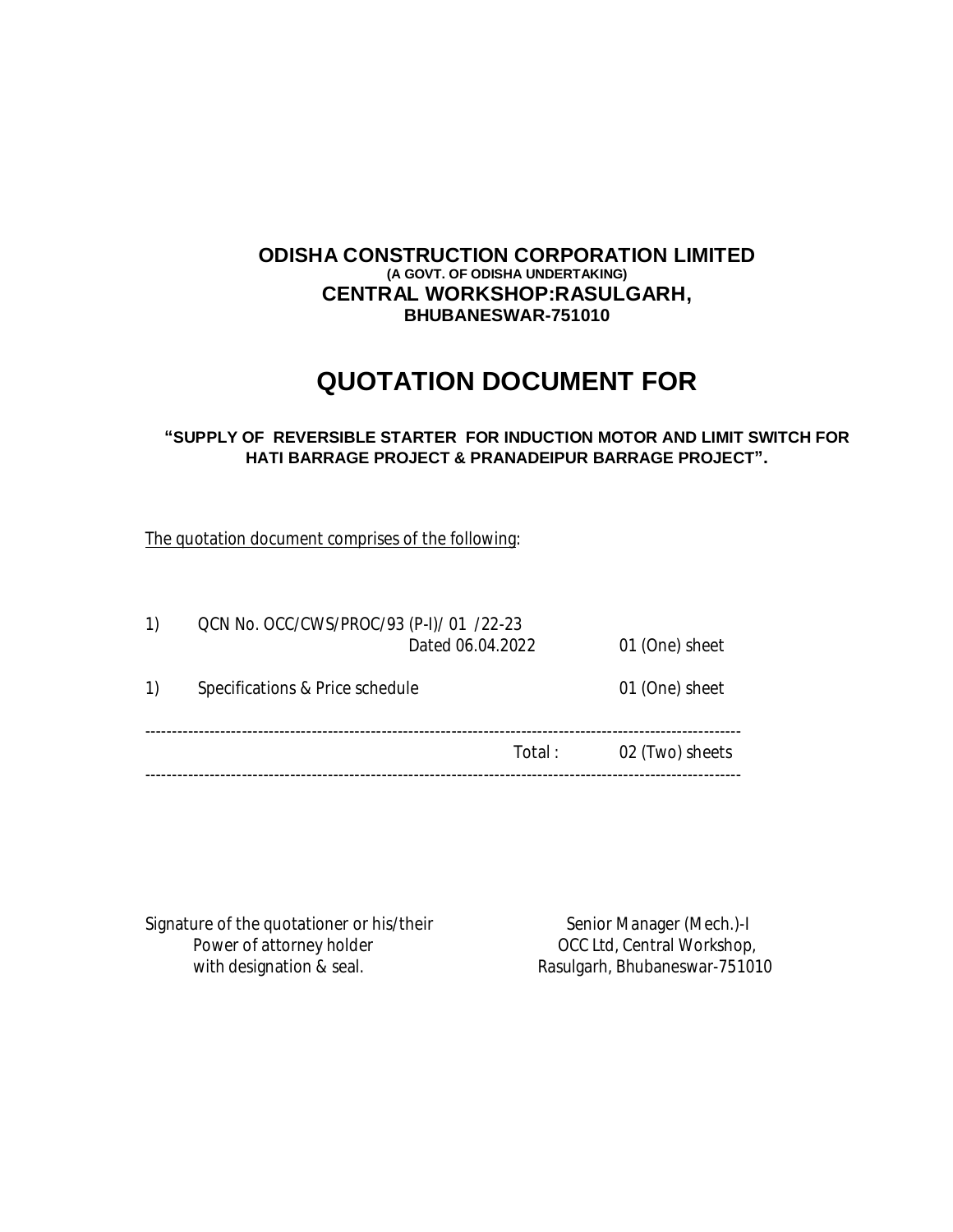# **ODISHA CONSTRUCTION CORPORATION LIMITED (A GOVT. OF ODISHA UNDERTAKING) CENTRAL WORKSHOP,RASULGARH, BHUBANESWAR-751010**

#### **QUOTATION CALL NOTICE No. OCC/CWS/PROC/93(P-I)/ 01 /22-23 Dtd. 06.04.2022**

Sealed quotations are invited from manufacturers / stockiest / dealers / Channel Partner for "**SUPPLY OF REVERSIBLE STARTER FOR INDUCTION MOTOR AND LIMIT SWITCH FOR HATI BARRAGE PROJECT & PRANADEIPUR BARRAGE PROJECT**" as per detailed specification enclosed to be received up to **3.30 PM** on **19.04.2022** and opened at **4.00 PM** on the same date in presence of the quotationers or their authorized representative. The sealed covers should be clearly mentioned with quotation call notice No. & date of opening on the Top right hand of sealed cover positively.

The quotation shall accompany with Valid GST registration certificate, valid Dealership / Distributor certificate, copy of PAN card etc. . The rates quoted shall be F.O.R. Central Workshop, Rasulgarh, Bhubaneswar inclusive of packing, forwarding, transportation, levies, duties, etc. GST as applicable shall be paid extra. The rate should be valid for 10 days after opening of the quotation. The quotation is to be duly sealed in closed covers and superscribed as "**QUOTATION FOR SUPPLY OF REVERSIBLE STARTER FOR INDUCTION MOTOR AND LIMIT SWITCH FOR HATI BARRAGE PROJECT & PRANADEIPUR BARRAGE PROJECT**" due on **19.04.2022** to be addressed to the undersigned. The quotation document can also be downloaded from our website **www.odishaconstruction.com**. OCC will not be responsible for missing of any page while downloading. If there will be a public holiday on the last date of sale of quotation document and receipt & opening of the quotations as specified above, the quotation document will be sold and quotations will be received & opened on the next working day at the same time and venue.

The undersigned reserves the right to accept or reject any or all quotations without assigning any reason thereof.

Signature of the quotationer or his/their Senior Manager (Mech.)-I Power of attorney holder **Department COCC Ltd, Central Workshop**, with designation & seal. Rasulgarh, Bhubaneswar-751010